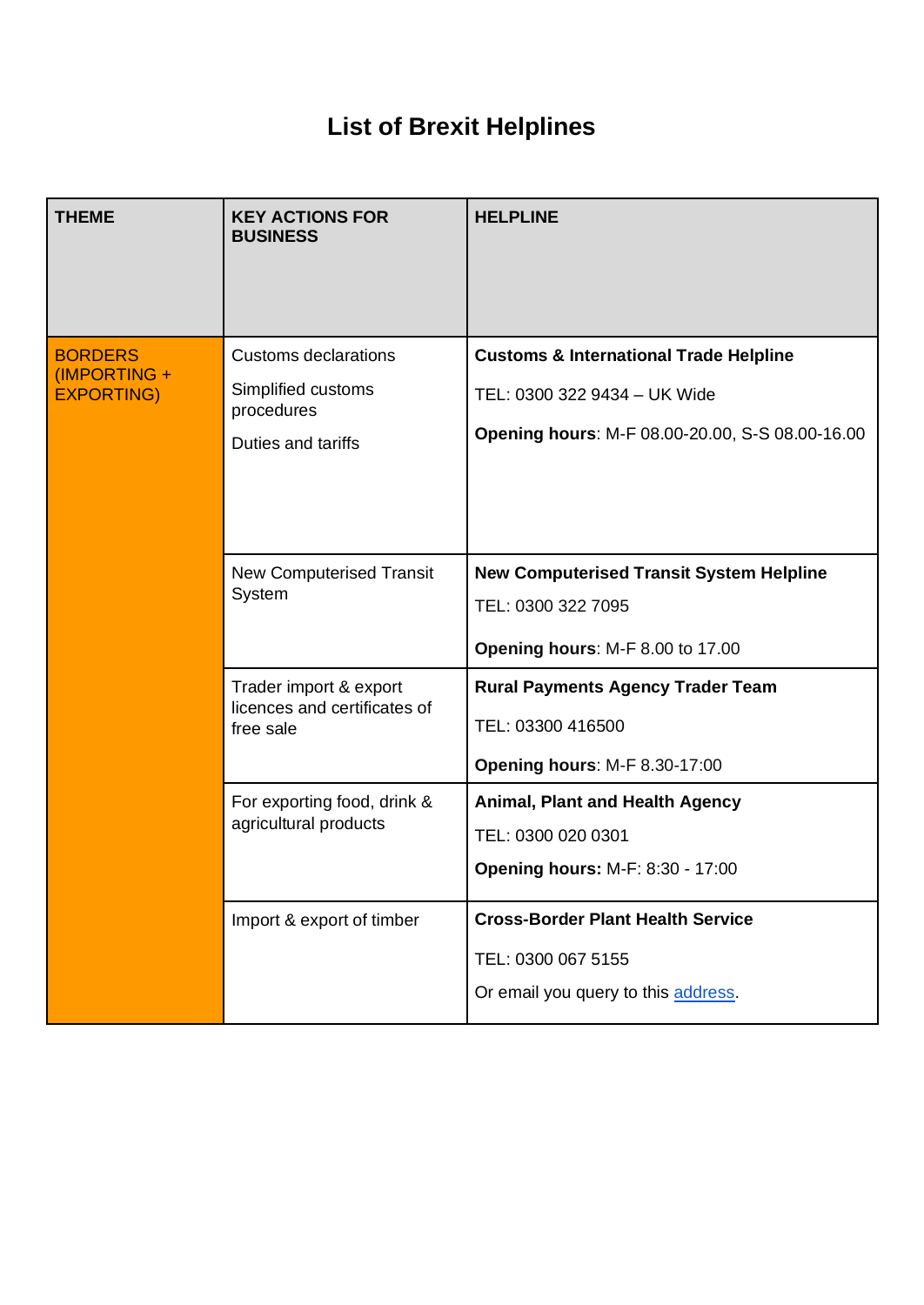| Plants & plant products                                   | Animal, Plant and Health Agency Import                              |
|-----------------------------------------------------------|---------------------------------------------------------------------|
|                                                           | TEL: 0300 1000 313                                                  |
|                                                           | <b>Opening hours: M-Sun: 6:00 - 24:00</b>                           |
|                                                           | Animal, Plant and Health Agency Export                              |
|                                                           | TEL: 0300 020 0301                                                  |
|                                                           | <b>Opening hours: M-F: 8:30 - 17:00</b>                             |
|                                                           |                                                                     |
| Importing & exporting of                                  | <b>Environment Agency</b>                                           |
| waste                                                     | TEL: 03708 506 506                                                  |
|                                                           | Opening hours M-F: 8.00-18:00                                       |
|                                                           |                                                                     |
| Licensing for the export or                               | Go to this link - you will be taken to a short                      |
| international trade in military<br>items, dual-use items, | questionnaire to help direct your query.                            |
| firearms, or items controlled                             |                                                                     |
| under trade sanctions                                     |                                                                     |
| Vehicles enquiries                                        | <b>Driver and Vehicle Licensing Agency Contact</b><br><b>Centre</b> |
| Driving licences &<br>International driving permits       | TEL: 0300 790 6802                                                  |
| Importing & exporting vehicle                             | Opening hours: M-F: 8-8, Sat 8-4                                    |
| & trailer registration                                    |                                                                     |
|                                                           |                                                                     |
| Operator licence & permits                                | <b>Driver and Vehicle Standards Agency</b>                          |
|                                                           | TEL: 0300 790 6801                                                  |
|                                                           | <b>Opening hours: M- F 07:30 -18:00</b>                             |
|                                                           |                                                                     |
|                                                           | International Road Haulage Permits team                             |
|                                                           | TEL: 0330 678 1117                                                  |
|                                                           | Opening hours: M-T 9.00 - 5.00, F 09.00 - 16.30                     |
|                                                           |                                                                     |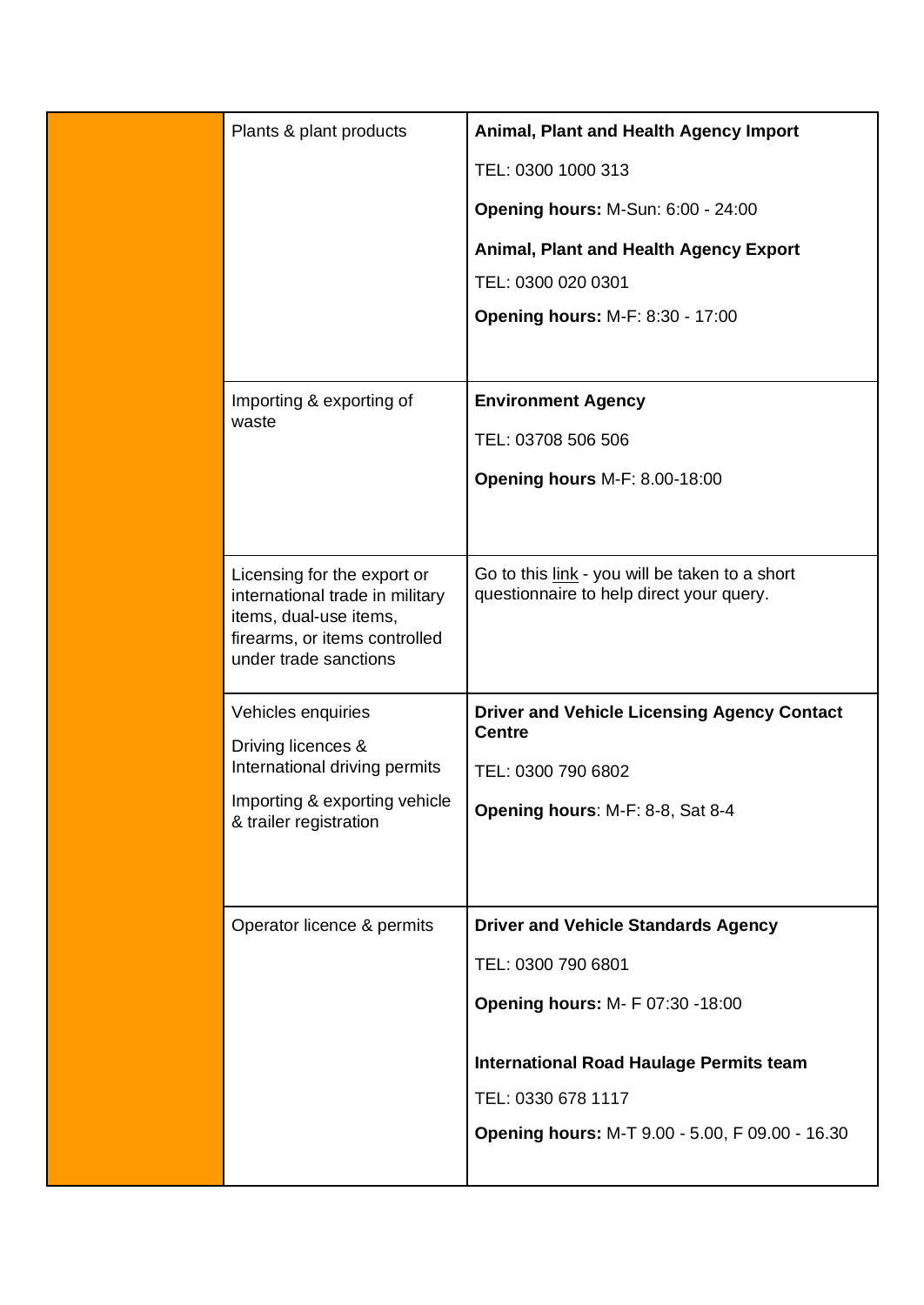|                | Certificate of Professional<br>Competence (CPC) - RPQ<br>issue | <b>Driver and Vehicle Standards Agency</b><br>TEL: 0300 790 6801<br><b>Opening hours: M- F 07:30 -18:00</b>                                                  |
|----------------|----------------------------------------------------------------|--------------------------------------------------------------------------------------------------------------------------------------------------------------|
|                | <b>Border Operating Model</b>                                  | HMG operates an e-forum here.                                                                                                                                |
| <b>ECONOMY</b> | Competition<br>Company mergers                                 | <b>Competition and Market Authority</b><br>TEL: 020 3738 6000<br>Opening hours: M-F 8.00-18.00                                                               |
|                | Regulation of manufactured<br>goods<br>CE / UKCA marking       | The Office for Product Safety and Standards<br>TEL: 0121 345 1201<br>Opening hours: M-F 8.00-17.00                                                           |
|                | Regulation of medicines and<br>medical devices                 | <b>Medicines and Healthcare products Regulatory</b><br><b>Agency Customer Service Centre</b><br>TEL: 020 3080 6000<br><b>Opening hours: M-F 09:00 -17:00</b> |
|                | Supply of medicinal products                                   | <b>National Supply Disruption Centre</b><br>TEL: 0800 915 9964<br><b>Opening hours: 24/7</b>                                                                 |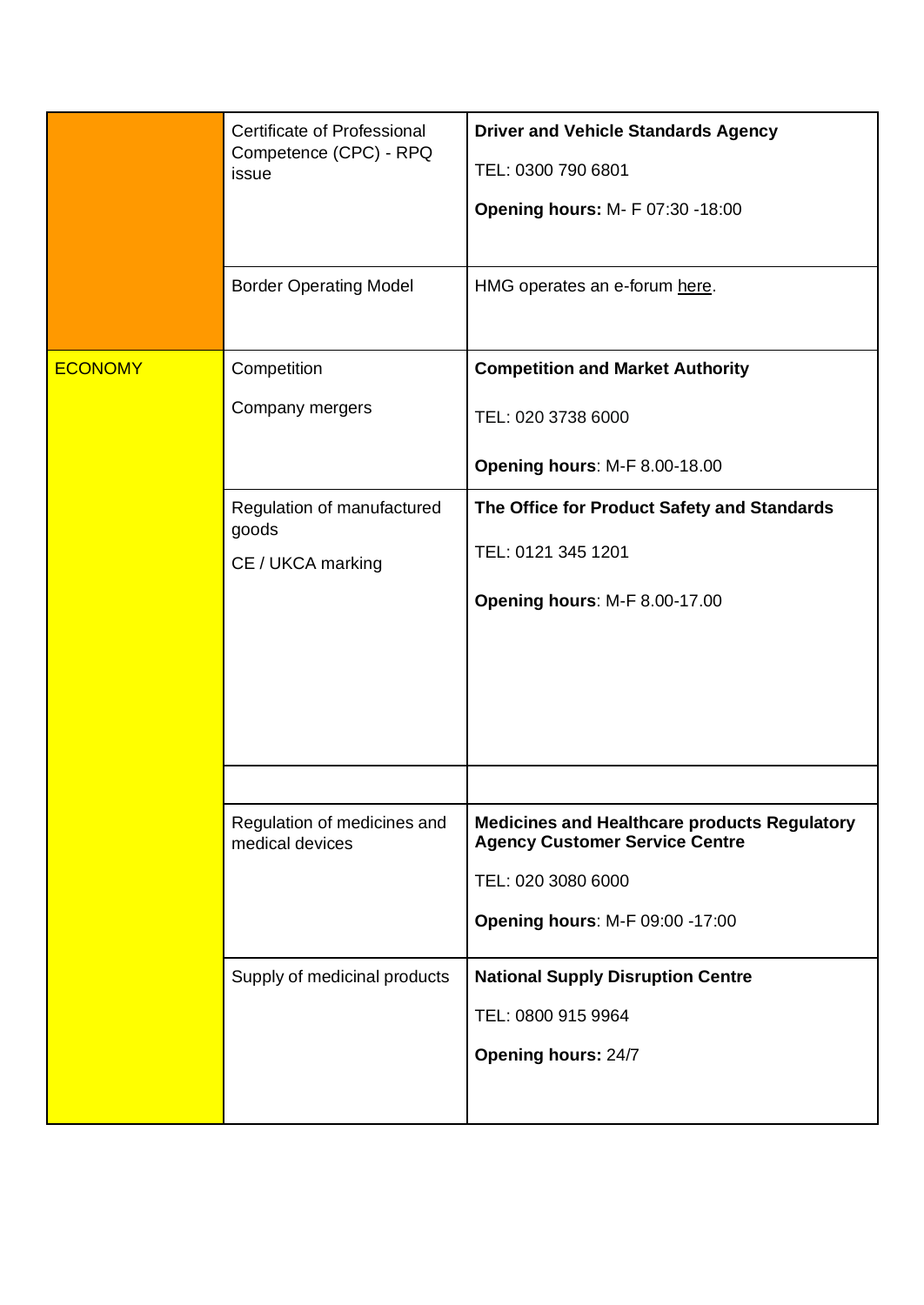|               | <b>European Timber Regulations</b>                    | The Office for Product Safety and Standards                                                |
|---------------|-------------------------------------------------------|--------------------------------------------------------------------------------------------|
|               | <b>Forest Law Enforcement</b><br>Governance and Trade | TEL: 0121 345 1201                                                                         |
|               | Regulation                                            | Opening hours: M-F 8.00-17.00                                                              |
|               | <b>Tariffs</b>                                        | <b>Department for International Trade Brexit</b><br><b>Enquiry Service</b>                 |
|               |                                                       | Go to this link - you will be taken to a short<br>questionnaire to help direct your query. |
| <b>ENERGY</b> | <b>EU Emissions Trading</b><br>System                 | Department for Business, Energy & Industrial<br><b>Strategy Enquiry Line</b>               |
|               | Electricity & Gas suppliers &<br>systems              | TEL: 020 7215 5000                                                                         |
|               | Allowances & Carbon<br>emissions                      | Opening hours: M-F 9.00-17.00                                                              |
|               | UK energy markets                                     |                                                                                            |
|               | <b>Single Electricity Market</b>                      |                                                                                            |
|               | Civil nuclear (Euratom)                               |                                                                                            |
|               | Electricity & Gas suppliers &<br>systems              |                                                                                            |
|               |                                                       |                                                                                            |
| <b>FISH</b>   | <b>Fish Exports</b>                                   | <b>Fish Exports Helpline</b>                                                               |
|               | Catch certificates                                    | TEL: 0330 159 1989                                                                         |
|               | Processing statements<br>storage documents            | <b>Opening hours: 24/7</b>                                                                 |
|               | Prior notification or pre<br>landing declarations     |                                                                                            |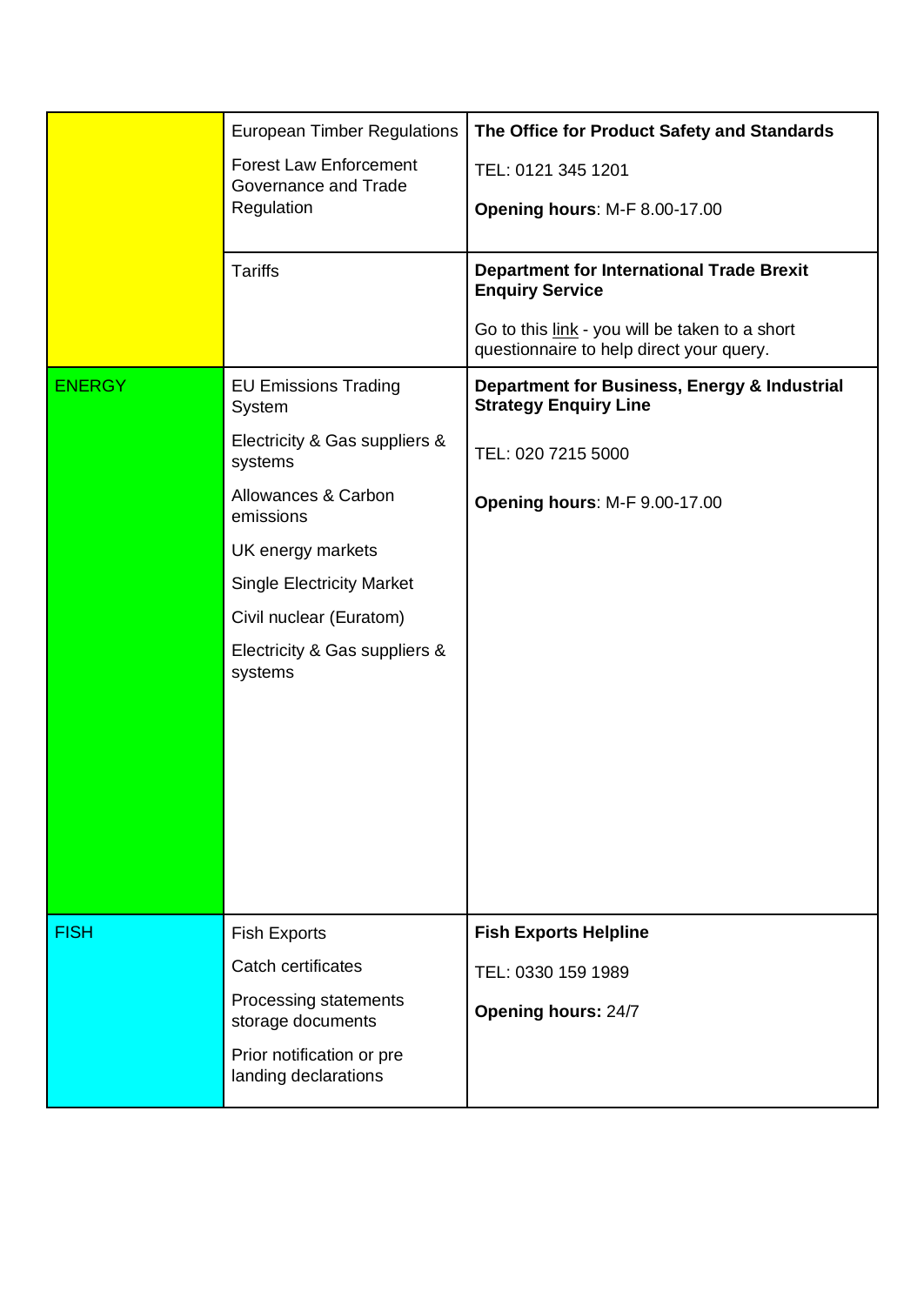| <b>ANIMALS</b>                                            | Exporting of equines (horses<br>and ponies)<br>Import & export of animals,<br>endangered species & animal<br>products | Animal, Plant and Health Agency Import<br>TEL: 0300 1000 313<br><b>Opening hours: M-Sun: 6:00 - 24:00</b><br><b>Animal, Plant and Health Agency Export</b><br>TEL: 0300 020 0301<br><b>Opening hours: M-F: 8:30 - 17:00</b> |
|-----------------------------------------------------------|-----------------------------------------------------------------------------------------------------------------------|-----------------------------------------------------------------------------------------------------------------------------------------------------------------------------------------------------------------------------|
| <b>DATA AND</b><br><b>INTELLECTUAL</b><br><b>PROPERTY</b> | Using & sharing data<br>Personal data                                                                                 | <b>Information Commissioner's Office</b><br>TEL: 0303 123 1113<br>Opening hours: M-F 9.00-17:00<br>Or use ICO Info Hub or live chat on the website.                                                                         |
|                                                           | Geo-blocking                                                                                                          | <b>Business Support Helpline (England)</b><br>TEL: 0800 998 1098<br>Opening hours: M-F 9.00-18.00                                                                                                                           |
|                                                           | Intellectual property copyright<br>Patents<br>Designs<br>Trade marks<br>IP-protected goods                            | The Intellectual Property Office<br>TEL: 0300 300 2000<br>Opening hours: M-F 9.00-17.00                                                                                                                                     |
| <b>PEOPLE</b>                                             | Establishing / operating a<br>business                                                                                | <b>Business Support Helpline (England)</b><br>TEL: 0800 998 1098<br>Opening hours: M-F 9.00-18.00                                                                                                                           |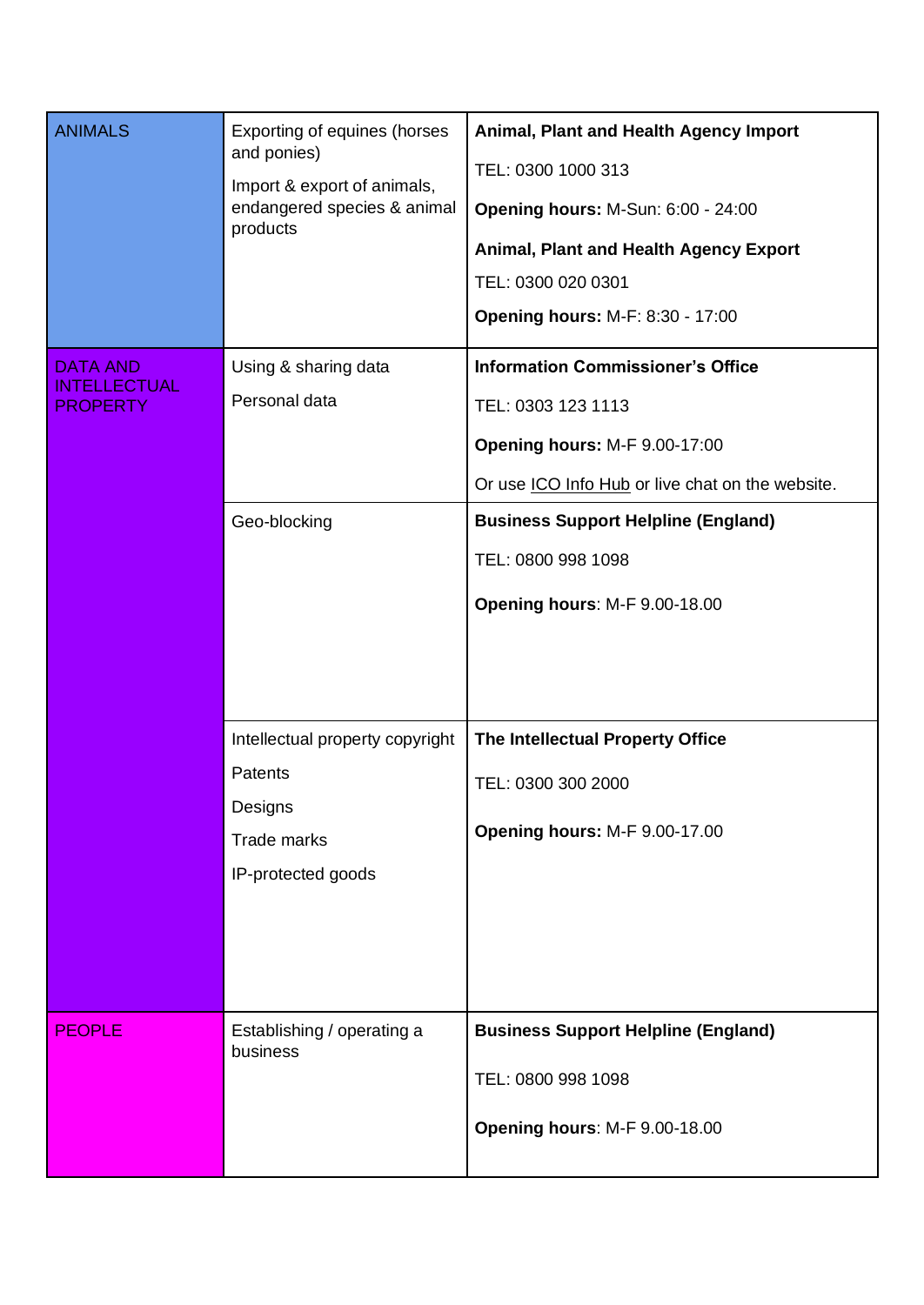|                                           | Company restructuring &<br>registration                                               | <b>Companies House</b><br>TEL: 0303 1234 500<br>Opening hours: M-F 9.30-18.00                                                                                     |
|-------------------------------------------|---------------------------------------------------------------------------------------|-------------------------------------------------------------------------------------------------------------------------------------------------------------------|
|                                           | Accounting<br>Auditing<br>Mutual Recognition of<br><b>Professional Qualifications</b> | <b>Business Support Helpline (England)</b><br>TEL: 0800 998 1098<br>Opening hours: M-F 9.00-18.00                                                                 |
|                                           | Consumer rights                                                                       | <b>Citizen Advice</b><br>TEL: 0808 223 1133 (England & Wales)<br>TEL: 0808 223 1144 (Welsh language option)<br>Opening hours: M-F 9.00-17.00                      |
| <b>PROGRAMMES</b>                         | <b>COSME</b><br><b>Nuclear Fission</b><br>Fusion 4 Energy<br><b>EUROFusion</b>        | Department for Business, Energy & Industrial<br><b>Strategy Enquiry Line</b><br>TEL: 020 7215 5000<br>Opening hours: M-F 9.00-17.00                               |
| <b>DEVOLVED</b><br><b>ADMINISTRATIONS</b> | Scotland                                                                              | <b>Find Business Support Scotland</b><br>Get business support online,<br>TEL: 0300 303 0660<br>Textphone: 0800 023 2071<br><b>Opening hours: M-F 8:30 - 17:30</b> |
|                                           | Wales                                                                                 | <b>Business Wales</b><br>Get help with your business online                                                                                                       |